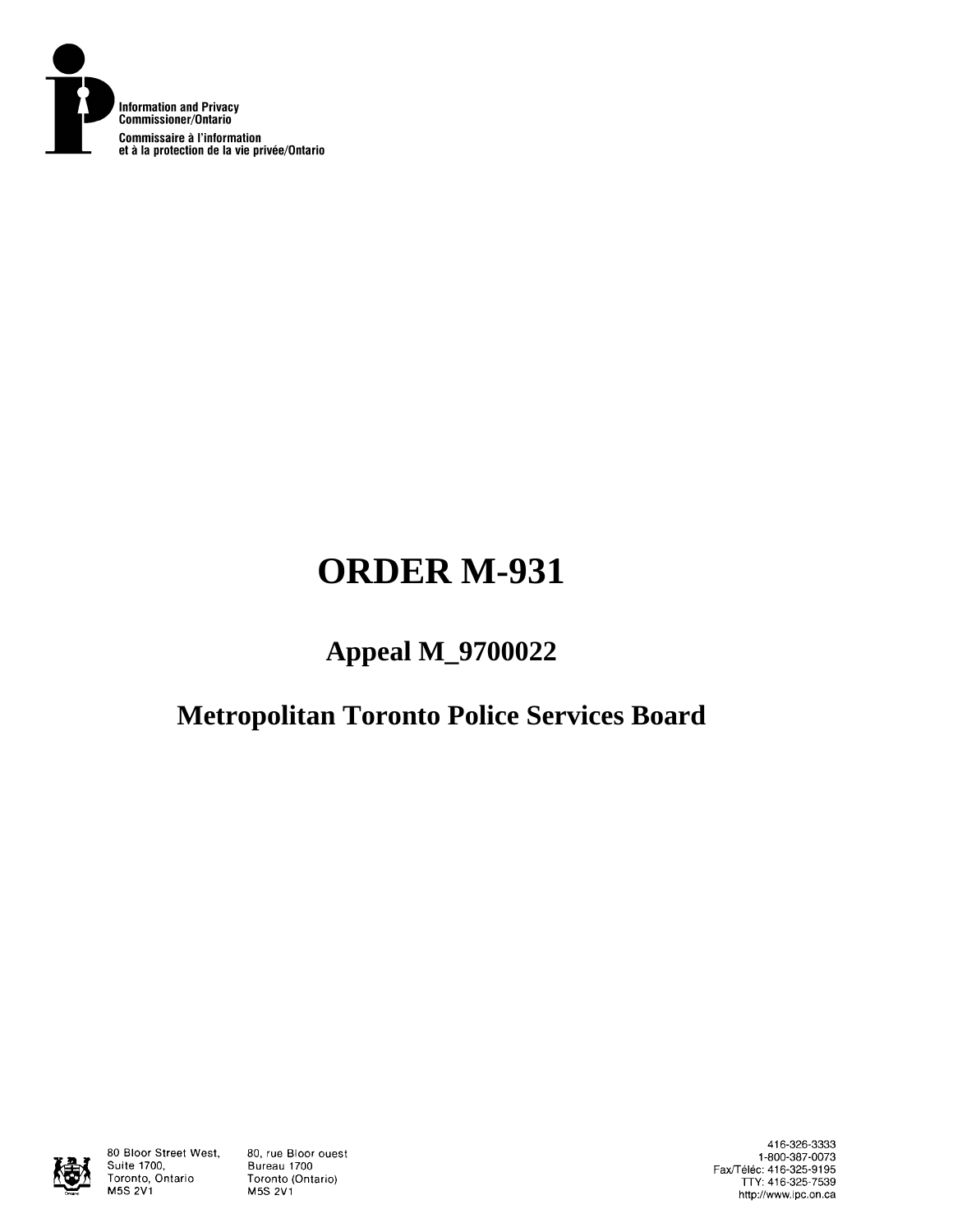## **NATURE OF THE APPEAL:**

The Metropolitan Toronto Police Services Board (the Police) received a request under the Municipal Freedom of Information and Protection of Privacy Act (the Act). The request was for access to computer data relating to Metropolitan Toronto police officers which was collected on the service's Public Complaints System (the PCS database) between 1990 and 1996. Specifically, the requesters sought access to the officers' names and rank, information about the charges or allegations made and the disposition of each complaint. In addition, the requesters sought access to a list of the data fields tracked for each of the tracking systems used. The requesters are newspaper reporters.

The Police responded to the requests by providing the requesters with a computer printout listing the data fields contained in the database used in its Public Complaints Bureau. Access to the computer data relating to individual officers was denied on the basis that this information is outside the scope of the Act, under sections 52(3)1 and 3.

The requesters, now the appellants, appealed the Police's decision. During the mediation of the appeal, the Police provided this office with a list of data field codes representing the possible entries for each of the data fields and a description of what the numeric codes represent, rather than sending paper copies of all of the data which is responsive to the request.

A Notice of Inquiry was provided to the appellants and the Police. Representations were received from both parties.

## **PRELIMINARY ISSUE:**

#### **Adequacy of the Decision Letter**

The appellants submit that the Police are in breach of section  $22(1)(b)(ii)$  of the Act in that they neglected to provide them with reasons why access to the records at issue was denied. They also suggest that they were prejudiced by the fact that they were not provided with any specific reasons for the denial of access, as is required by section  $22(1)(b)(ii)$ . Section  $22(1)(b)$  of the Act sets out the requirements of the contents of a notice of refusal to give access to a record. This section reads:

Notice of refusal to give access to a record or part under section 19 shall set out,

- (b) where there is such a record,
	- (i) the specific provision of this Act under which access is refused,
	- (ii) the reason the provision applies to the record,
	- (iii) the name and position of the person responsible for making the decision, and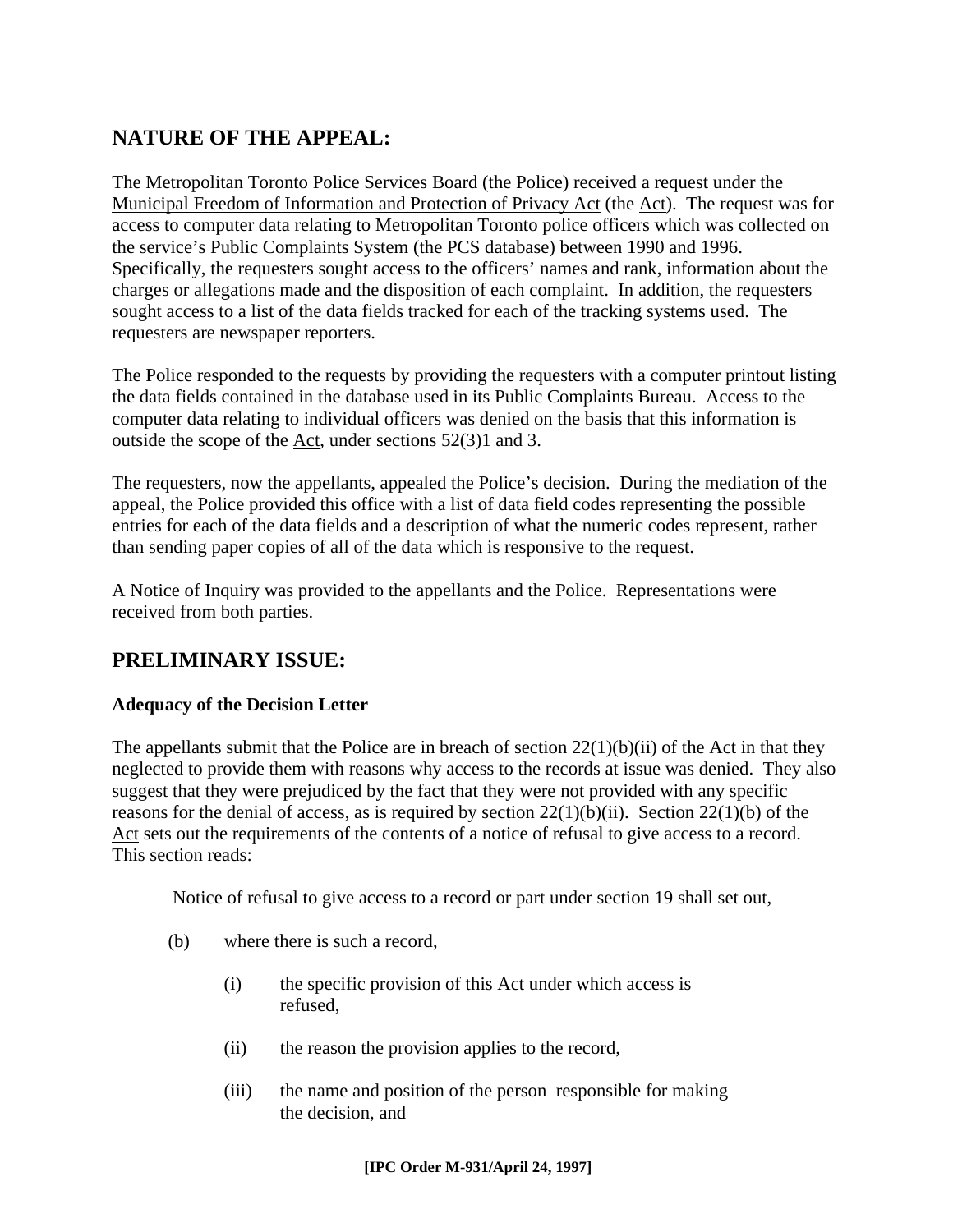(iv) that the person who made the request may appeal to the Commissioner for a review of the decision.

I note that in Order M-913, the appellants raised similar concerns regarding the decision letter provided to them by the same institution. In that case, Inquiry Officer Anita Fineberg found that the decision letter to the appellants from the Police was inadequate in that it simply restated the sections of the Act which contained the exemptions the Police were relying on. However, she found that no useful purpose would be served by requiring that the Police provide a new, more detailed decision letter.

In my view, the same holds true in the present situation. The decision letter provided by the Police does not explicitly state the reasons why access to the information was denied. It does, however, make reference to the sections of the Act which address the types of information which are outside its jurisdiction. I also note that the appellants did not appear to have suffered any prejudice in their ability to evaluate whether to appeal the decision to deny access or to make adequate representations. As such, I also find that no useful purpose would be served by ordering the Police to provide the appellants with another decision letter in this appeal.

### **DISCUSSION:**

#### **JURISDICTION**

The sole issue to be determined in this appeal is whether the requested information falls within the scope of sections 52(3)1 and 3 and section 52(4) of the Act. These provisions read as follows:

- (3) Subject to subsection (4), this Act does not apply to records collected, prepared, maintained or used by or on behalf of an institution in relation to any of the following:
	- 1. Proceedings or anticipated proceedings before a court, tribunal or other entity relating to labour relations or to the employment of a person by the institution.
	- 3. Meetings, consultations, discussions or communications about labour relations or employment-related matters in which the institution has an interest.
- (4) This Act applies to the following records:
	- 1. An agreement between an institution and a trade union.
	- 2. An agreement between an institution and one or more employees which ends a proceeding before a court, tribunal or other entity relating to labour relations or to employment-related matters.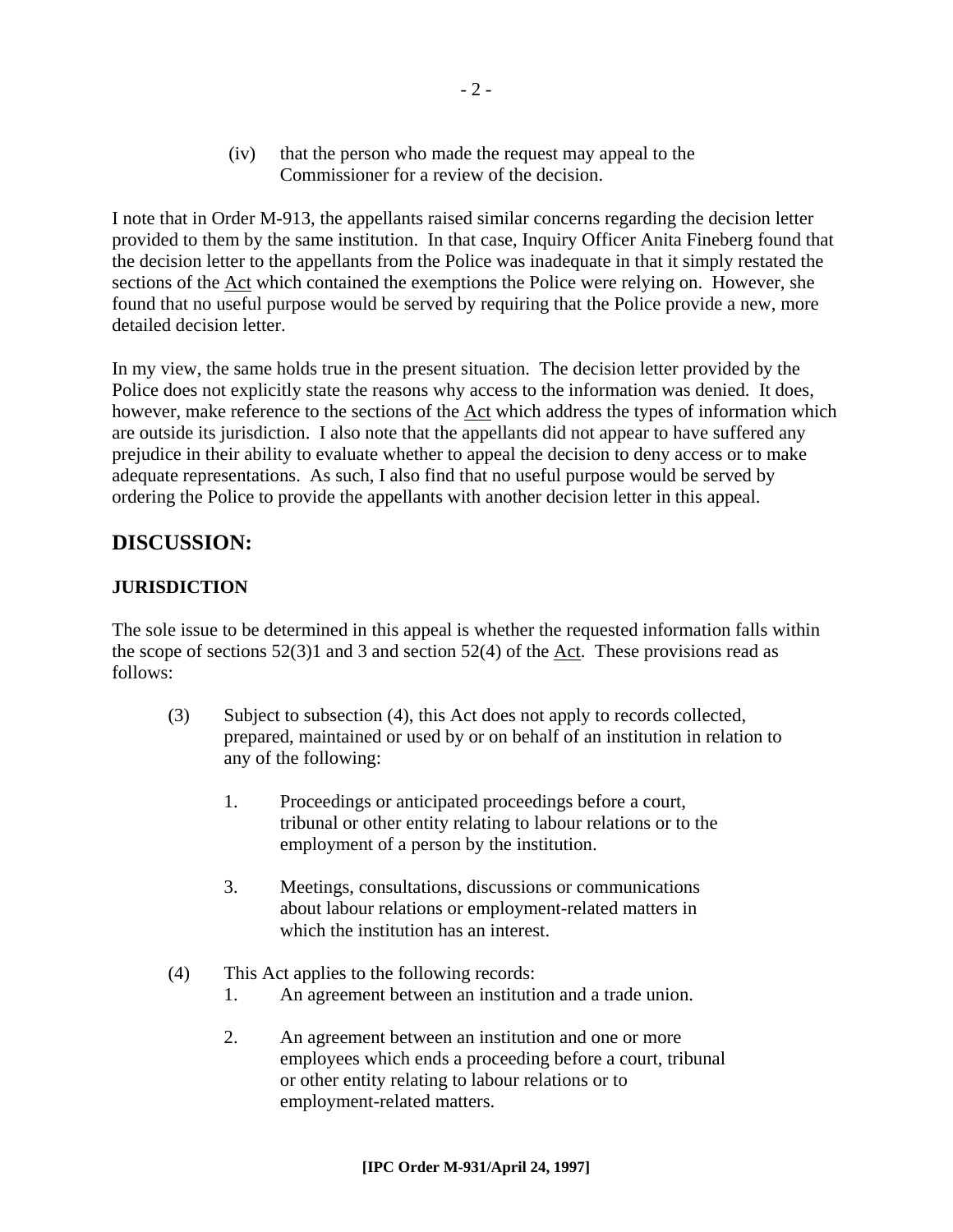- 3. An agreement between an institution and one or more employees resulting from negotiations about employmentrelated matters between the institution and the employee or employees.
- 4. An expense account submitted by an employee of an institution to that institution for the purpose of seeking reimbursement for expenses incurred by the employee in his or her employment.

The interpretation of sections 52(3) and (4) is a preliminary issue which goes to the Commissioner's jurisdiction to continue an inquiry.

Section 52(3) is record-specific and fact-specific. If this section applies to a specific record, in the circumstances of a particular appeal, and none of the exceptions listed in section 52(4) are present, then the record is excluded from the scope of the Act and not subject to the Commissioner's jurisdiction.

I will first address the application of section 52(3)3 to the information at issue in this appeal.

#### **Section 52(3)3**

In order to fall within the scope of paragraph 3 of section 52(3), the Police must establish that:

- 1. the record was collected, prepared, maintained or used by the Police on their behalf; **and**
- 2. this collection, preparation, maintenance or usage was in relation to meetings, consultations, discussions or communications; **and**
- 3. these meetings, consultations, discussions or communications are about labour relations or employment-related matters in which the Police have an interest.

#### [Orders M-835, M-899, M-922 and P-1242] **Requirements 1 and 2**

The Police state that under section 76(1) of Part VI of the Police Services Act (the PSA), the Chief of Police is obliged to establish and maintain a Public Complaints Investigation Bureau within the police service to investigate public complaints against police officers. During the course of these investigations, information is gathered concerning a particular complaint and recorded and stored in various formats, including the PCS database.

The Police submit that the information contained in the PCS database is collected, prepared, maintained and used by the Police in relation to the preparation of a report for the Chief of Police, who will then make a decision as to the disposition of the complaint under section 90(3)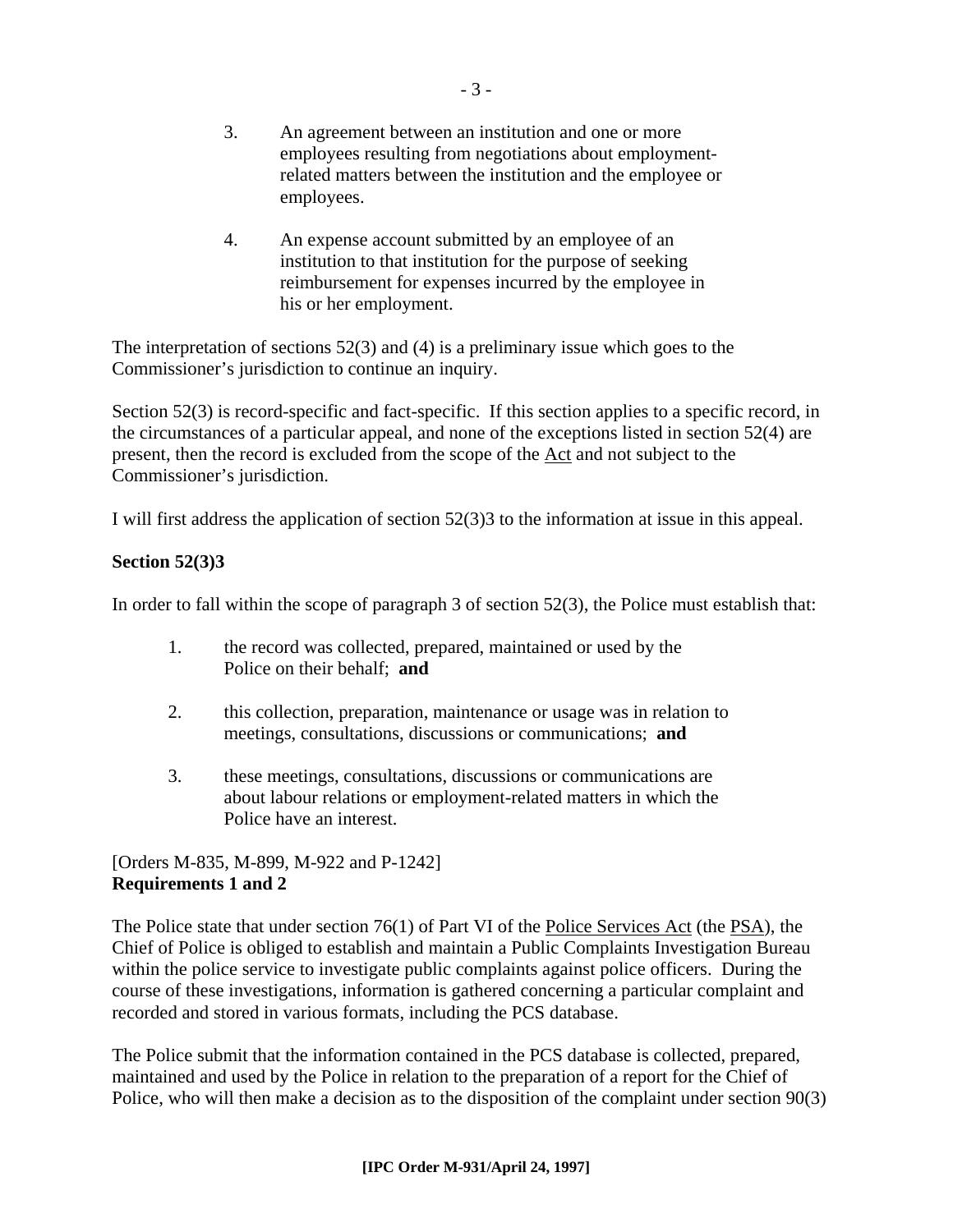of the PSA. In this way, the Police submit that the investigating officers communicate the results of their investigation into a public complaint to the Chief of Police by way of a final report.

In Order P-1223, former Assistant Commissioner Tom Mitchinson made the following comments regarding the interpretation of the phrase "in relation to" in section 65(6) of the provincial Freedom of Information and Protection of Privacy Act, the equivalent to section 52(3) of the Act:

In the context of section 65(6), I am of the view that if the preparation (or collection, maintenance, or use) of a record was **for the purpose of, as a result of, or substantially connected to** an activity listed in sections 65(6)1, 2, or 3, it would be "in relation to" that activity. (emphasis added)

In my view, the information contained in the PCS database was collected, prepared, maintained and/or used by the investigating police officers **in relation to** the preparation of a final report on the results of their investigation, which they then communicated to the Chief of Police. Therefore, I find that the first and second requirements of section 52(3)3 have been established.

#### **Requirement 3**

The Police submit that, in Orders M-835 and M-899, a finding was made that proceedings under Part V of the PSA "relate to employment" for the purposes of paragraph 3 of section 52(3). The Police argue that proceedings under Part VI of the PSA similarly relate to the employment of the police officer who is the subject of such an investigation.

Investigations conducted under Part V of the PSA are undertaken by the Professional Standards Section of a police service in order to determine if there was any wrongdoing by the officers who were the subject of the complaint and to lay a charge under the PSA, if warranted.

Investigations under Part VI of the PSA are conducted by the Public Complaints Investigation Bureau within a police service. Such investigations are begun following the receipt of a complaint from a member of the public against a police officer. A number of consequences may flow from an adverse finding against an officer by the Chief of Police under section 90(3) of the PSA. For example, a Board of Inquiry may be convened pursuant to section 60 of the PSA, which may impose sanctions, including discipline, dismissal, suspension, forfeiture of pay or time against the officer under investigation.

In Order M-922, Inquiry Officer Anita Fineberg discussed the issue of the application of section 52(3)3 to records relating to proceedings under Part V of the PSA. She held that:

In Order M-835, the former Assistant Commissioner addressed the claim of a police force that disciplinary records related to PSA charges fell within the parameters of section 52(3)1 of the Act, and therefore outside the scope of the Act. In considering the issue of whether proceedings under the PSA "related to a person employed by the Police", for the purposes of section  $52(3)1$ , he stated: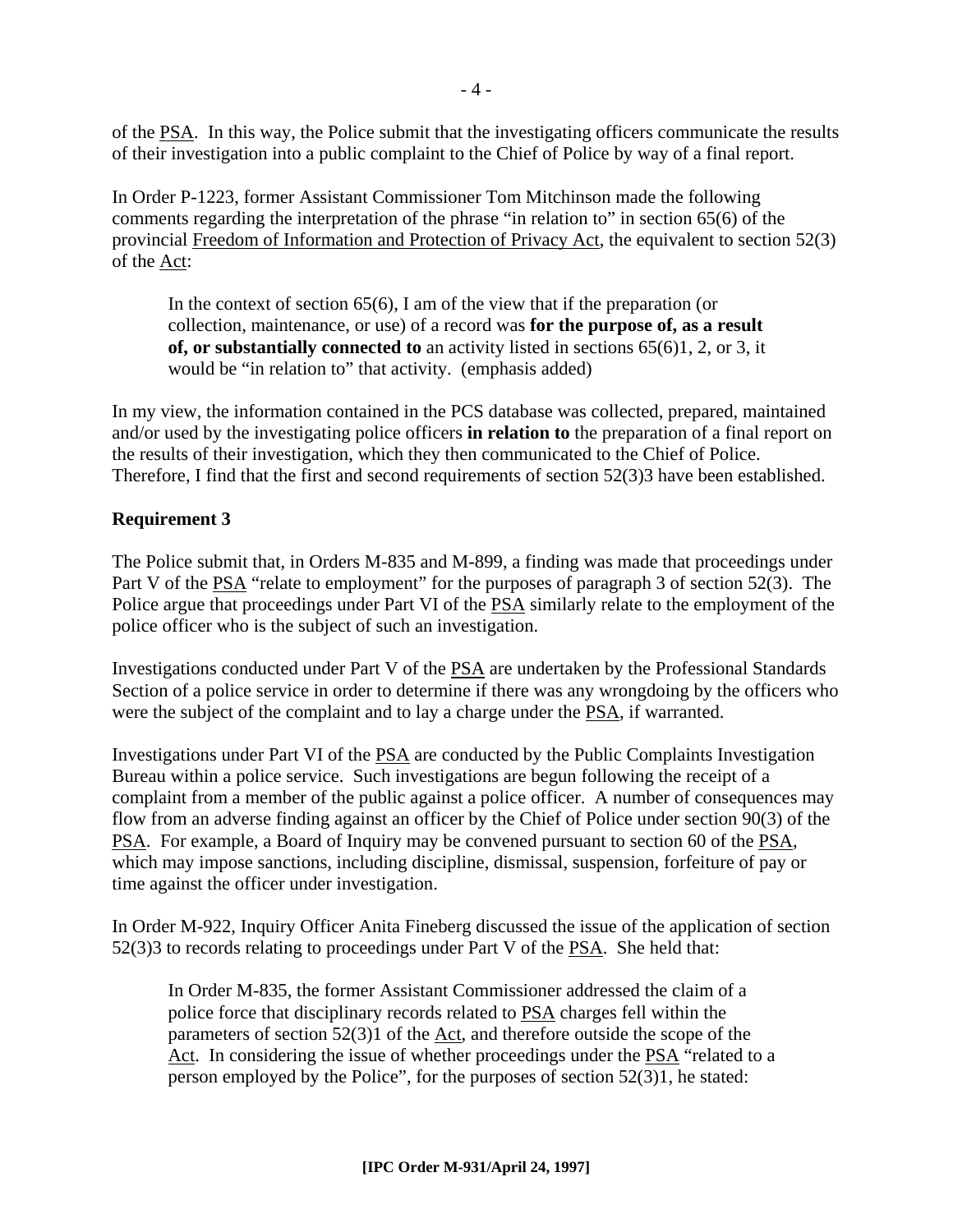In the circumstances of this appeal, the disciplinary hearing was initiated as a result of an internal complaint under Part V of the PSA, not under the public complaints part of the statute (Part VI). Despite what I acknowledge to be a general public interest in policing matters, I find that these Part V proceedings do in fact "relate to the employment of a person by the institution". The penalties outlined in section 61(1), which may be imposed after a finding of misconduct, involve dismissal, demotion, suspension, and the forfeiting of pay and time. In my view, these can only reasonably be characterized as employment-related actions, despite the fact that they are contained in a statute and applied to police officers.

The former Assistant Commissioner also followed this reasoning in Order M-840. Order M-835 was subsequently the subject of a request for reconsideration on the grounds that police officers are not "employees". In rejecting the request for reconsideration and thus confirming the findings in Order M-835, Inquiry Officer Laurel Cropley stated:

While it appears that the Courts are clear that, generally speaking, police officers are not "employees", in the context of the PSA, the legislature has made it abundantly clear that what police officers do for Police Services Boards constitutes "employment". In my view, the statutory context of the PSA is the governing factor, and I find that proceedings under Part V of the PSA relate to "employment". [Order M-899]

I agree with this finding.

The language of sections 52(3)1 and 3 on this point is slightly different. Section 52(3)1 refers to **the employment of a person by an institution** while section 52(3)3 includes the phrase **employment-related matters**. However, in my view, the finding in Orders M-835 and M-840, confirmed in Order M-899, also supports the view that records prepared, maintained etc. in relation to meetings, discussions and communications concerning PSA charges are about employment-related matters.

Similarly, I agree with the conclusions reached by Inquiry Officer Fineberg with respect to records relating to proceedings under Part V of the PSA. Adopting the logic expressed above, I have no difficulty in finding that records which were prepared, maintained, collected or used in relation to communications about an investigation under Part VI of the PSA, including information used by investigating officers, similarly are about employment-related matters. The consequences which may be visited upon an officer who is subject to proceedings under Part VI are similar to those which may follow an adverse finding under Part V. In my view, to find otherwise would be placing a distinction between these proceedings which the language of the Act cannot bear.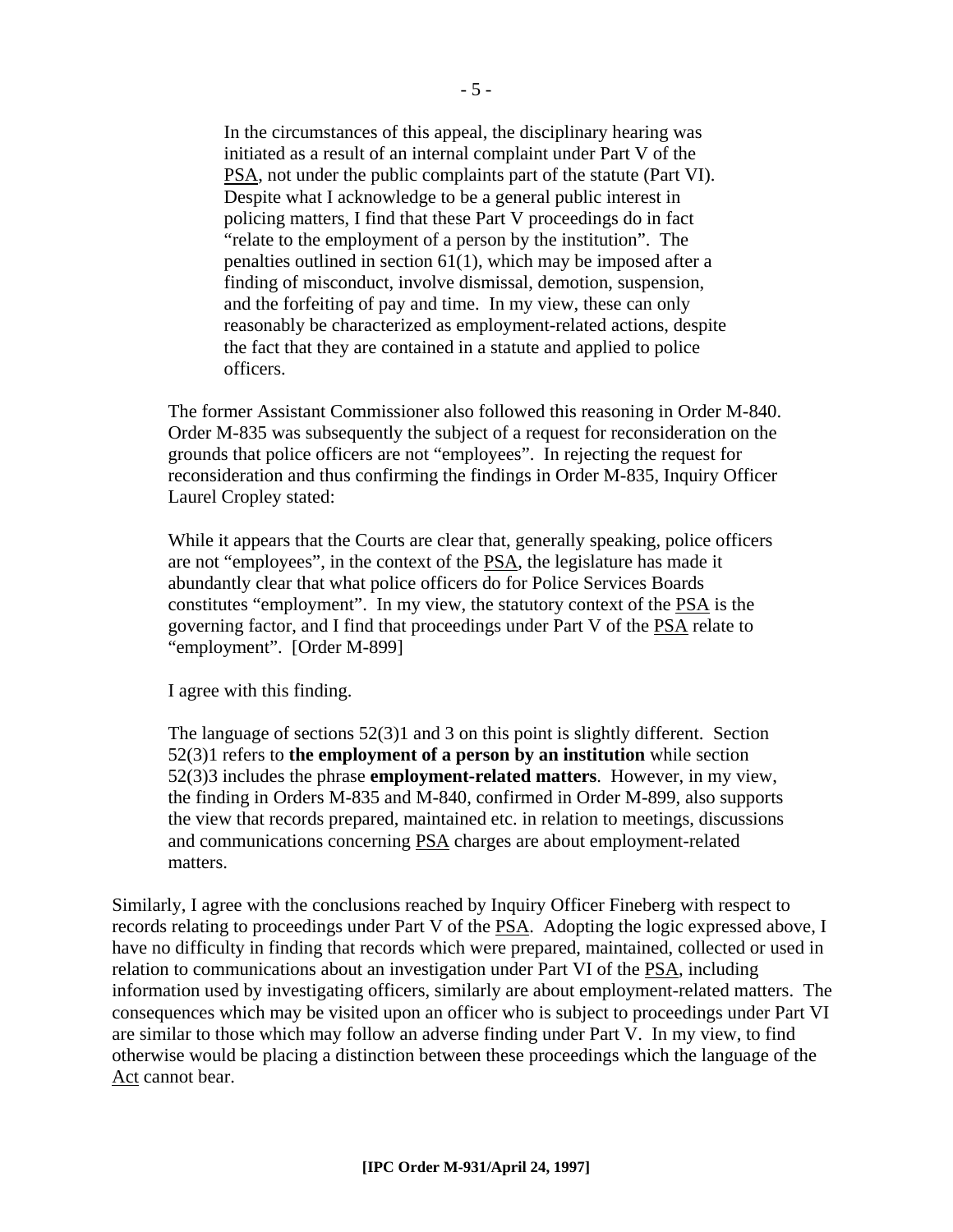I must now determine if these investigations are employment-related matters "in which the Police have an interest".

In Order P-1242, the former Assistant Commissioner reviewed a number of legal sources regarding the meaning of the term "has an interest", as well as several court decisions which considered its application in the context of civil proceedings. He concluded as follows:

Taken together, these [previously discussed] authorities support the position that an "interest" is more than mere curiosity or concern. An "interest" must be a legal interest in the sense that the matter in which the Ministry has an interest must have the capacity to affect the Ministry's legal rights or obligations.

I agree with this interpretation and adopt it for the purposes of this appeal.

The appellants argue that while the matters dealt with in investigations conducted under Part VI of the PSA may affect the legal rights of the officers charged, the investigations, and any subsequent proceedings do not impact on the legal rights of the Police in any way. For this reason, the appellants submit that the Police do not "have an interest" in the matters which are addressed through the Part VI proceedings.

The Police have not made any submissions on this aspect of the third requirement under section 52(3)3. However, because the applicability of section 52(3)3 goes to the jurisdiction of the Commissioner's office over the subject records, I am obliged to examine the provisions of Part VI of the PSA in order to determine whether the legal rights and obligations of the Police are affected in circumstances where a complaint under Part VI is received.

Sections 76(1) and (2) of the PSA requires that every Chief of Police establish and maintain a public complaints investigation bureau and that it be adequately staffed to perform its duties effectively. Sections 78 and 79 of the PSA oblige the Police to provide certain notices to the complainant and the officer who is the subject of the complaint at the commencement of an investigation. Similar reporting is required by section 86(2) on a monthly basis as an investigation is under way.

In my view, Part VI of the PSA requires that a number of other statutory obligations be met by a police service, generally through its Chief of Police. I find, therefore, that Part VI investigations are matters in which the Police have certain legal obligations and that they have, accordingly, an interest in them within the meaning of section 52(3)3.

Therefore, the third requirement of section 52(3)3 has also been established.

By way of summary, I find that the information contained in the Public Complaints System was collected, prepared, maintained and/or used by the Police in relation to communications about employment-related matters in which the Police have an interest. All of the requirements of section 52(3)3 of the Act have thereby been established by the Police. None of the exceptions contained in section 52(4) are present in the circumstances of this appeal, and I find that the information falls within the parameters of this section, and is therefore, excluded from the scope of the Act.